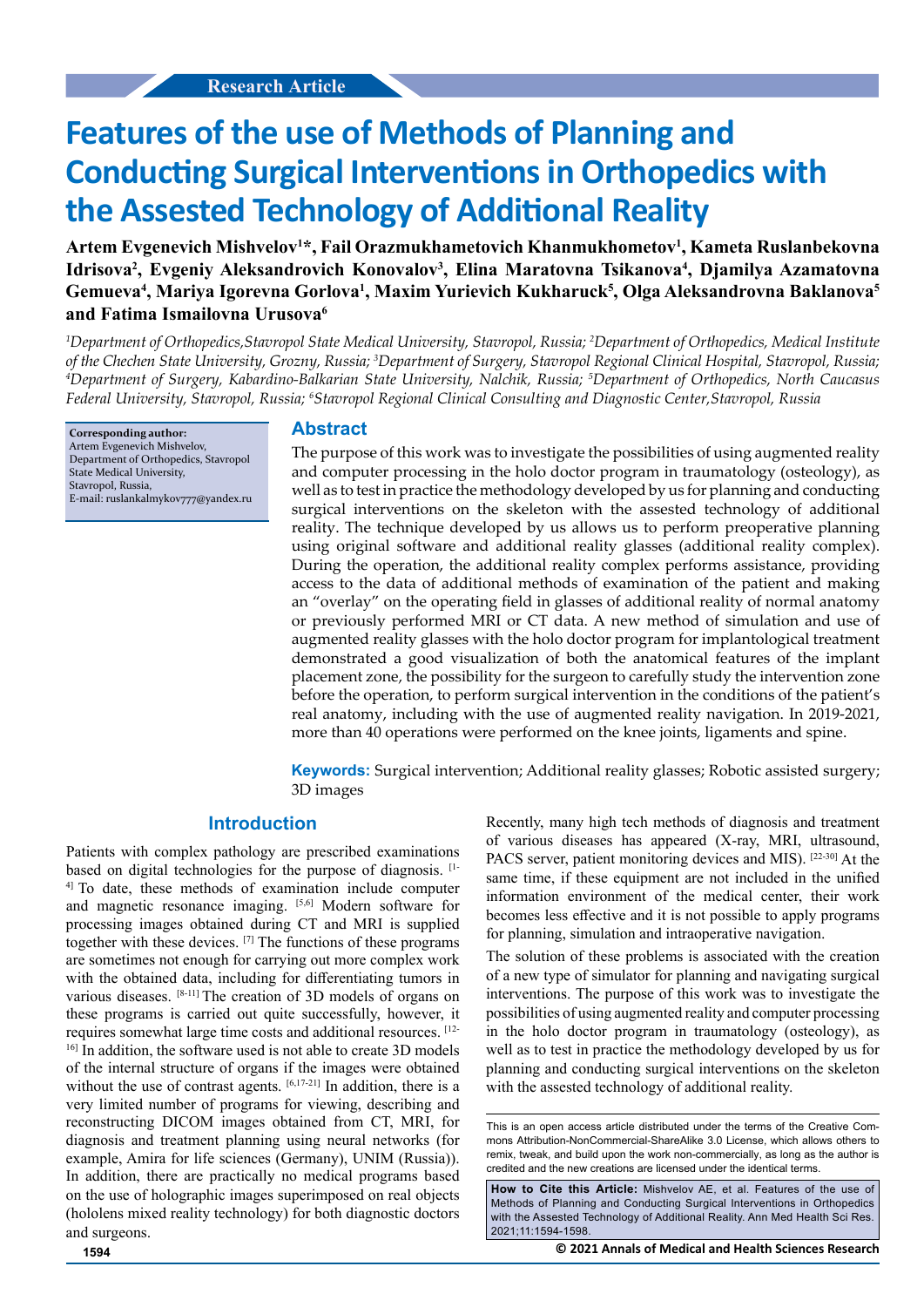# **Materials and Methods**

The technique developed by us allows us to perform preoperative planning using original software and additional reality glasses (additional reality complex). During the operation, the additional reality complex performs assistance, providing access to the data of additional methods of examination of the patient and making an "overlay" on the operating field in glasses of additional reality of normal anatomy or previously performed MRI or CT data.

The method includes the stages of planning a surgical operation, surgical navigation in real time using augmented reality, and at the stage of planning a surgical operation, a computer or magnetic resonance tomography is performed on the patient and 3-4 separate three-dimensional models are formed on the basis of DICOM files (directly the bone, its blood vessels, ligaments, pins, etc.) on a computer in the program. The resulting multilayer model is placed in a simulator program, with the addition of models of the body surface and large vessels. The method developed by us allows planning the course of surgery on the human skeleton and on the organs of the lumbar region. The surgeon works with 3D models of bones in the form of holography with the ability to view the anatomical structure of the bone in the form of a 3D model obtained after CT.

3D images in the system are created by MRI scanning and computed tomography of internal organs, while the program itself selects a certain color for each of the organs (after DICOM reconstruction). The resulting image is transmitted to the hololens augmented reality glasses.

Preoperative planning begins with a CT scan of the patient, after which the exact structure of the organ appears for submission to the CT planning system. There is a combination of the CT image taken earlier (for 1 hour) and the CT obtained in real time of the patient. This module will allow radiologists to reduce the time for processing and describing medical images.

With the help of the system, Microsoft imposes a layer of mixed reality on the patient during surgery. The surgeon can use it to track the position of an organ, organ systems, and surgical instruments in real time.

The program simulates manipulations on the created 3D image of a real patient using surgical instruments in the corresponding specialty. This system is fully adapted for the use of augmented reality glasses (hololens mixed reality glasses) for practicing, combining and simulating various manipulations in surgery, which will allow projecting virtual organs on the patient's body.

With the help of gestures, a medical specialist can point to the desired organ, and in addition, remove it from the illustration. Then the image is connected to mixed reality glasses, and the doctor can see a virtual 3D map of the internal organs of a person directly on his body. The system interacts with a surgical dummy (special markers are pasted for the operation of a simulator program using mixed reality-holography), using pretaken medical CT and MRI data.

When developing the real-time surgical intervention simulator module, the need for cross-platform product was taken into account, in particular, the need to support the display in

augmented reality glasses (hololens glasses), the use of infrared cameras, stereo sensors (TOF cameras) and pointers with sensors.

To simulate the navigation of surgical intervention in real time (we have prepared a system with additional modules (a module for hololens glasses and a navigation module), which allows you to make an incision and stitch the tissues of a selected area on the human body or organ, select simulation modes for planning an operation using an alarm (warning the system about the close distance of blood vessels if the surgeon is approaching a dangerous zone), intraoperative navigation mode of surgical intervention, selection of surgical instrumentslaser, scalpel, trocar, wound expander, etc. A special function of virtual angioscopy has also been developed, which allows you to virtually view the internal selected structures of the organ along a given trajectory. In the presented clinical case, we used this function in viewing the lumen of the ureter and the renal pelvis, exiting blood vessels before surgery (planning the course of surgical intervention).

On the surface of the human body, using markers, previously marked key points are outlined, according to which the position of virtual models of organs and real objects is combined into a single coordinate system. Virtual models can be displayed on the screen in the operating room, as well as superimposed on the image (of the human body and organs) from the cameras of hololens augmented reality glasses. The pointer or marker (separately) is used as a virtual camera (the pointer is a virtual camera) to observe on the screen in real time models of anatomical structures that the pointer is directed at. The surgeon places the pointer/marker at the points of the intended use of surgical instruments (for example, trocars) and correlates the position of the pointer model with the position of the organ models, thereby the surgeon plans access to internal structures taking into account the individual anatomy of the patient.

Also, a software module (for a simulation surgical system) with the function of importing 3D models of organs or organ systems in object format for navigating surgical intervention has been finalized, which allows you to load a multi-layered, highly polygonal, obtained 3D model, for example, a 3D model of bone and surrounding tissues with vessels or a kidney with vessels, a neoplasm. Thus, the following functionality is obtained: Loading a 3D model, overlaying a map of blood vessels, scrolling a 3D model, zooming in and out of an organ model, instrument setup mode, simulation mode and navigation of surgical intervention both in augmented reality and on a windows personal computer.

## **Results and Discussion**

In 2020, a surgical operation with the use of augmented reality glasses was performed for the first time in the Stavropol regional clinical hospital. Modern technologies have helped to speed up the implementation of autoplasty (a method of surgery).

The anatomical atlas and the system of interaction with hololens augmented reality glasses were tested during several real operations on the knee joint performed in the trauma and orthopedic department of the stavropol regional hospital.

We chose the first patient according to the degree of complexity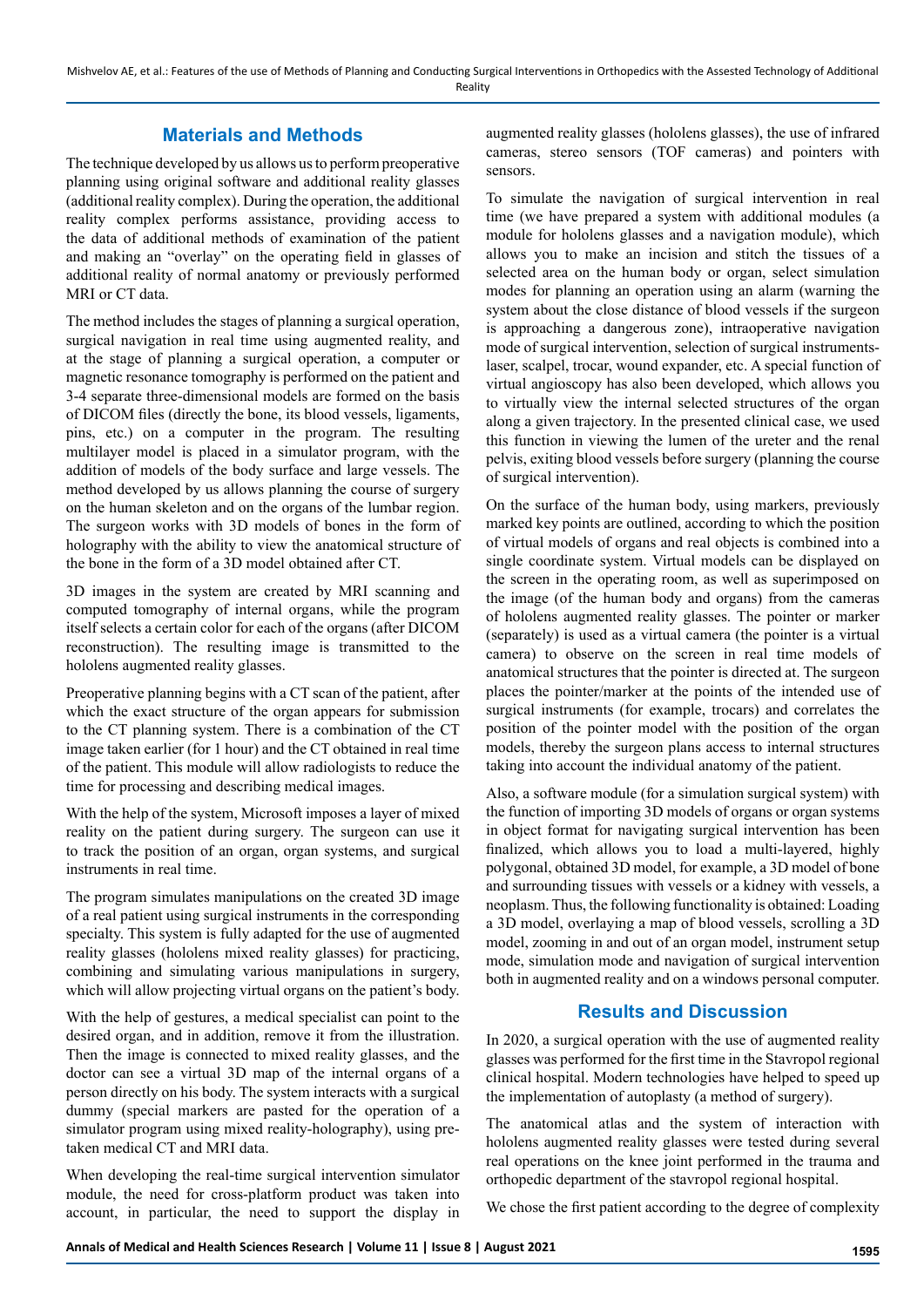of the operation, namely, the patient was injured during a football match.

The developed methodology was tested on the basis of the Stavropol regional clinical hospital (Semashko str., Stavropol, Russia). The methodology was tested in traumatology (osteology) using augmented reality in 2020-2021 [Figure 1].

#### **Clinical case 1**

**Diagnosis:** The patient had damaged ligaments in the knee joint (cruciate ligaments of the knee joint), and there was also a small crack in the tibia [Figure 2].

**The course of the operation:** Hololens augmented reality glasses were used to navigate the surgical intervention, which allowed reducing the operation time by 28 minutes, instead of 2 hours, they were carried out in 1 hour and 32 minutes. This technology allows you to overlay visual objects created on a computer (in this case, a 3D model of the tibia, knee joint, pins, blood vessels) and additions to the existing objective reality. And also, the software allows you to display everything that the surgeon needs in preoperative planning. Right during the operation, the surgeon received the results of all studies, images, MRI, CT data, which supplemented his knowledge.

The new holo doctor software orto expands the boundaries for training, it shows the doctor's work through his own eyes,



**Figure 1:** Performing surgical interventions on the knee joint with the assisted technology of additional reality on the basis of the Stavropol regional clinical hospital.



**Figure 2:** Demonstration of 3D reconstruction of the fibula in augmented reality glasses.

allows you to get a hint from a more experienced colleague in real time right in the operating room. And before that, they used hololens augmented reality glasses to describe medical images, work out, and combine 3D models.

**Results:** In the additional reality glasses, a 3D model of the knee joint with a small fracture of the tibia, a CT patient and a medical history in convenient sectors are displayed. Under aseptic conditions, an arthroscopic chamber was inserted into the knee joint cavity under the tourniquet by a lower-lateral approach, an arthroscopic instrument through a lower-medial access. 25 ml of blood with an admixture of viscous synovial fluid was released.

The joint is abundantly washed. During the examination of the joint cavity, it was found that the ligaments in the knee joint (cruciate ligaments of the knee joint) were damaged, and there was also a small crack in the tibia. The plateau was raised under arthroscopic control. An L-shaped incision was made along the outer margin 2 cm below the articular gap, made by a MOS plate with angular stability.

Stitches for punctures and wounds. Aseptic dressing, the elevated position of the limb is given, the area of the right knee joint is cold. Plaster immobilization, elastic bandaging of the lower extremities. The duration of the operation in augmented reality glasses was 40 minutes. The duration of the event was reduced from 60 minutes to 40 minutes.

#### **Clinical case 2**

**Diagnosis:** Closed intra-articular fracture of the external condyle of the left tibia, with displacement of fragments [Figure 3].

**The course of the operation:** Osteosynthesis of the external condyle of the left tibia under arthroscopic control with the use of additional reality glasses.

**Result:** With the use of additional reality glasses, a 3D model of the fracture is exposed. The CT patient is placed in convenient sectors. Under aseptic conditions, an arthroscopic chamber was inserted into the knee joint cavity under the tourniquet by a lower-lateral approach, an arthroscopic instrument through a lower-medial access. 40 ml of blood with an admixture of viscous synovial fluid was released.

The joint is abundantly washed. During the examination of the



**Figure 3:** Viewing and navigation in augmented reality glasses of Holo Lens 3D reconstruction, and DICOM images of a closed intra-articular fracture of the external condyle of the left tibia, with the displacement of fragments.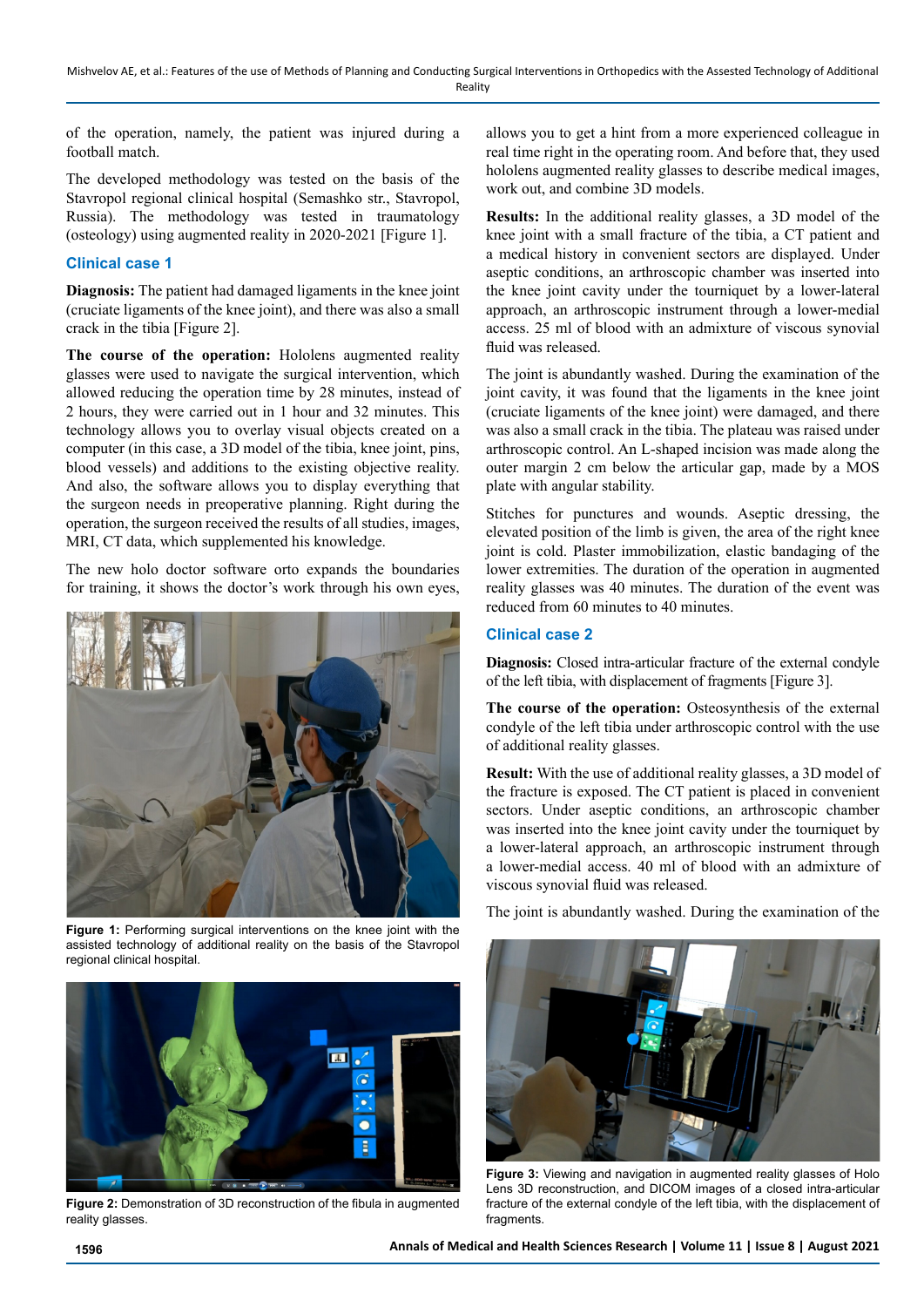joint cavity, it was established: An impression fracture of the lateral condyle of the femur. A trepanation window (1.5 cm  $\times$ 1. 5 cm in size) in the cortical layer is made on the inner surface of the lower leg 4 cm below the articular surface. The plateau was raised under X-ray and arthroscopic control. The congruence of the articular surface has been restored, fixation with 2 spokes. An L-shaped incision was made along the outer margin 2 cm below the articular gap, made by a MOS plate with angular stability. The spokes are removed; the left condyle is stable under arthroscopic control. The bone defect is covered with an osteoplastic matrix; an extracellular collagen matrix is laid on the defects of the cartilage tissue.

Stitches for punctures and wounds. Aseptic dressing the elevated position of the limb is given, the area of the left knee joint is cold. Plaster immobilization. Elastic bandaging of the lower extremities

## **Conclusion**

When studying the possibilities of using augmented reality technologies in ontology, all the tasks set have been solved. Clinical cases were processed and integrated with hololens augmented reality glasses for describing medical images, working out, combining 3D models.

A new method of simulation and use of augmented reality glasses with the holo doctor program for implantological treatment demonstrated a good visualization of both the anatomical features of the implant placement zone, the possibility for the surgeon to carefully study the intervention zone before the operation, to perform surgical intervention in the conditions of the patient's real anatomy, including with the use of augmented reality navigation. In 2019-2021, more than 40 operations were performed on the knee joints, ligaments and spine.

#### **References**

- 1. Bledzhyants GA, Mishvelov AE, Nuzhnaya KV, Anfinogenova OI, Isakova JA, Melkonyan RS, et al. The effectiveness of the medical decision-making support system electronic clinical pharmacologist in the management of patients therapeutic profile. Pharmacophore. 2019;10:76-81.
- 2. Siddiqui SA, Ahmad A. Implementation of newton's algorithm using Fortran. SN Comput Sci. 2020;1:1-8.
- 3. Salins SS, Siddiqui SA, Reddy SVK, Kumar S. Experimental investigation on the performance parameters of a helical coil dehumidifier test rig. Energy Sources. 2021;43:35-53.
- 4. Hite GJ, Mishvelov AE, Melchenko EA, Vlasov AA, Anfinogenova OI, Nuzhnaya CV, et al. Holodoctor planning software real-time surgical intervention. Pharmacophore. 2019;10:57-60.
- 5. Nuzhnaya KV, Mishvelov AE, Osadchiy SS, Tsoma MV, Rodin IA, Nagdalian AA, et al. Computer simulation and navigation in surgical operations. Pharmacophore. 2019;10:46-52.
- 6. Nagdalian, AA, Rzhepakovsky IV, Siddiqui SA, Piskov SI, Oboturova NP, Timchenko LD, et al. Analysis of the content of mechanically separated poultry meat in sausage using computing microtomography. J Food Compos Anal. 2021;100:65-78.
- 7. Hight GY, Mishvelov AE, Nuzhnaya CV. New image modeling features for planning surgical interventions. Res J Pharm Biol Chem Sci. 2019;10:140-143.
- 8. Demchenkov EL, Nagdalian, AA, Budkevich, RO, Oboturova

NP, Okolelova AI. Usage of atomic force microscopy for detection of the damaging effect of CdCl2 on red blood cells membrane. Ecotoxicol Environ Saf. 2021;208:111-683.

- 9. Zimmerman T, Siddiqui SA, Bischoff W, Ibrahim SA. Tackling airborne virus threats in the food industry: A proactive approach. J Environ Res Public Health. 2021;18:35-43.
- 10. Razin MP, Minaev SV, Axelrov MA, Tarakanov VA, Svirsky AA, Trushin PV, et al. Diagnosis and treatment of the congenital diaphragmatic hernia in children: A multicenter research. Med News North Cauc. 2019;14:302-308.
- 11. Minaev SV, Kirgizov IV, Akselrov MA, Gerasimenko IN, Shamsiev JA, Bykov NI, et al. Efficiency of retrieval bags for use during laparoscopic surgery to remove hydatid cysts of the liver. Med News North Cauc. 2019;14:461-465.
- 12. Blinov AV, Kravtsov AA, Krandievskii SO, Timchenko V, Gvozdenko AA, Blinova A. synthesis of MnO<sub>2</sub>nanoparticles stabilized by methionine. Russ J Gen Chem. 2020;90:283-286.
- 13. Nguyen NQ, Ramjist JM, Jamil J, Raphael J, Ryan D, Victor XD, et al. Preliminary development of augmented reality systems for spinal surgery clinical and translational neurophotonics. SPIE. 2017;10050:191-235.
- 14. Bernhardt S,Stéphane AN, Luc Soler, Christophe D. The status of augmented reality in laparoscopic surgery as of 2016. MedImage Anal. 2017;37:66-90.
- 15. Azuma RT. A survey of augmented reality. Camb. 1997;6:355-385.
- 16. Andrey VB, Shahida AS, Andrey AN, Anastasiya AB, Alexey AG, Vladislav VR, et al. Investigation of the influence of zinccontaining compounds on the components of the colloidal phase of milk. ArabJ Chem. 2021;14:103-229.
- 17. Nagdalian AAP, Sergey V, Lodygin AD, Timchenko LD, Rzhepakovsky, Igor V, et al. Bioconversion of nutrients and biological active substances in model systems chlorella-insectlivestock. Entomol Appl Sci Lett. 2018;5:103-110.
- 18. Rohin KI, Loraine LY, GordanaVN,Milica R. Biofabrication enables efficient interrogation and optimization of sequential culture of endothelial cells, ibroblasts and cardiomyocytes for formation of vascular cords in cardiac tissue engineering. Biofabrication. 2012;4:1-12.
- 19. Lopteva MS, Povetkin SN, Pushkin SV, Nagdalian AA. 5% suspension of albendazole echinacea magenta (Echinacea purpurea) toxicometric evaluation. Entomol Appl Sci Lett. 2018;5:30-34.
- 20. Andrén O, Fall K, Franzén L, Andersson SO, Johansson JE, Rubin MA, et al. How well does the Gleason score predict prostate cancer death? A 20year followup of a population based cohort in Sweden. J Urol. 2006;175:1337-1340.
- 21. Kenijz NV, KoshchaevAG, Nesterenko AA, Omarov RS, Shlykov SN. Study the effect of cryoprotectants on the activity of yeast cells and the moisture state in dough. Res J Pharm Biol Chem Sci. 2018;9:1789-1796.
- 22. Baklanov IS, Baklanova OA, Erokhin AM, Ponarina NN, Akopyan GA. Myth as a means of ordering and organizing social reality. J Hist Cult Art Res. 2018;7:41-47.
- 23. Baklanov IS, Baklanova OA, Shmatko AA, Gubanova MA, Pokhilko AD. The historical past as a factor of sociocultural transformations of postmodernity. J Hist Cult Art Res. 2018;7:373-378.
- 24. Magomedova UG, Khadartseva ZA, Grechko VV, Polivanova MN, Mishvelov AE, Povetkin SN, et al. The role of Covid-19 in the acute respiratory pathology formation in children. Pharmacophore. 2020;11:61-65.

**Annals of Medical and Health Sciences Research | Volume 11 | Issue 8 | August 2021 1597**